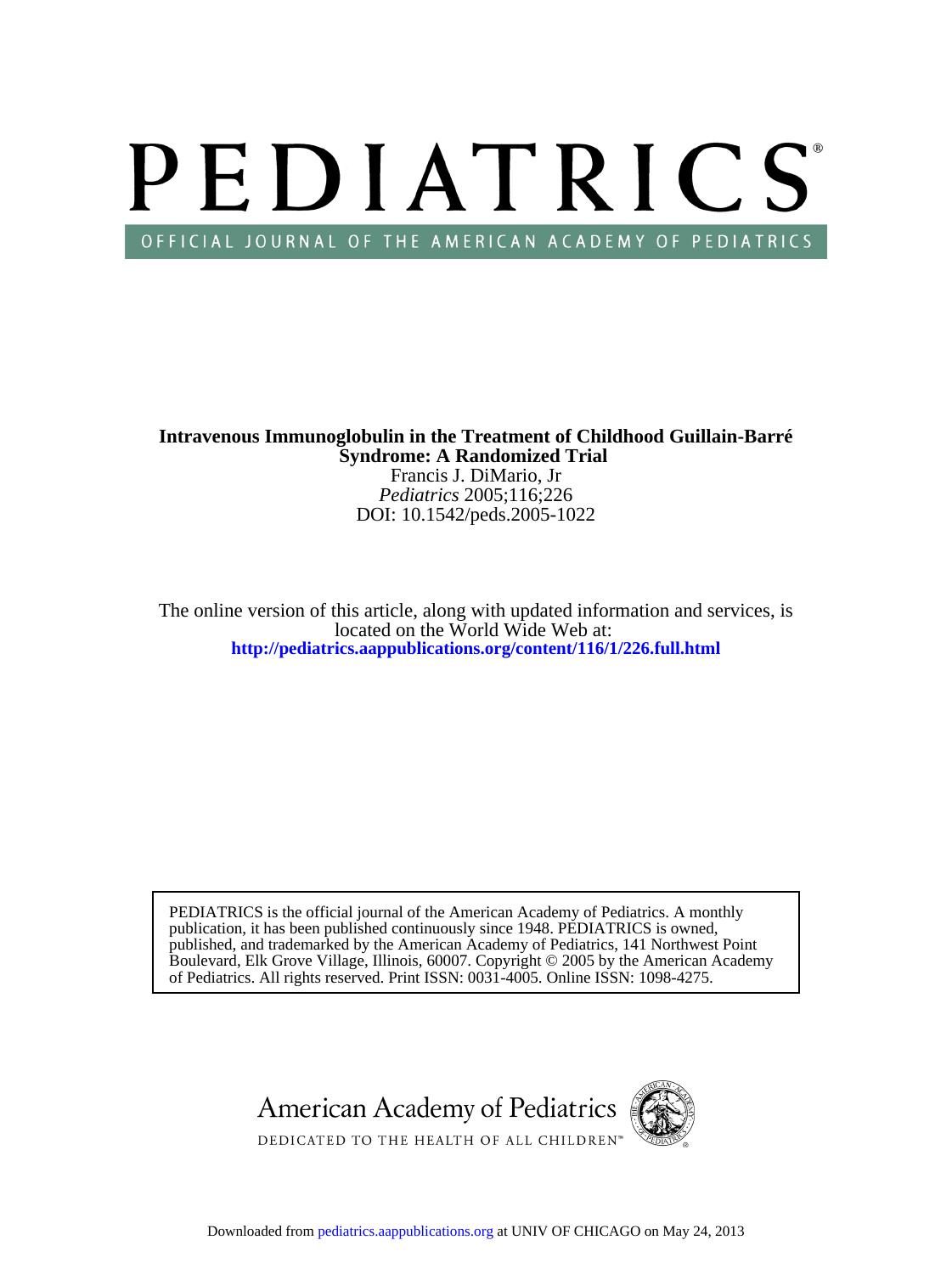## **Intravenous Immunoglobulin in the Treatment of Childhood Guillain-Barre´ Syndrome: A Randomized Trial**

ABBREVIATIONS. GBS, Guillain-Barré syndrome; CSF, cerebrospinal fluid; Ig, immunoglobulin; IVIg, intravenous immunoglobulin.

**Cuillain-Barré** syndrome (GBS) is an acute in-<br>flammatory demyelinating polyradiculoneu-<br>paralysis.<sup>1,2</sup> With the eradication of poliomyelitis, flammatory demyelinating polyradiculoneuropathy manifested by progressive flaccid GBS has become the most common cause of acute motor paralysis in children. The etiology and pathophysiology of GBS has a postulated immune-mediated mechanism.3,4 In classical GBS there is destruction of peripheral nerve myelin sheath, which results in the hallmark symptomatology. There are also less frequently encountered axonal variants, those with and without sensory involvement and an ataxia-ophthalmologic syndrome with no weakness (Miller-Fisher syndrome). These other axonal variants have a more clearly understood immunologic basis that involves antibody attack on a variety of target glycolipid antigens on nerve terminals and axons.4 Classic demyelinating GBS syndrome has a less well-defined pathogenesis. The disorder typically begins after recovery from a preceding illness or vaccination. Distal paresthesias evolve into a symmetrically progressive ascending distal and proximal weakness of the limbs. There are diminished or absent tendon stretch reflexes, often in association with facial weakness and limb and back pain.<sup>1,2</sup> After several days the cerebrospinal fluid (CSF) demonstrates an elevation in protein without significant pleocytosis (albuminocytological dissociation). Weakness may continue to progress rapidly with need of ventilatory support, often with associated autonomic dysfunction. It has generally been perceived that the clinical course in children may be somewhat milder, with greater likelihood of recovery in comparison to adults.<sup>1</sup>

Immune-mediated mechanisms involving both cellular and humoral responses in GBS have been postulated. Microscopic studies have demonstrated both lymphocyte and macrophage infiltration into nerve fibers.3,4 Experimental allergic neuritis can mimic the symptoms of GBS in rodents and rabbits after immunization with peripheral nerve extracts.<sup>5,6</sup> Despite failure to exacerbate mild experimental allergic neuritis in rodents with the transfer of sera from patients with GBS, the fact that plasmapheresis has been beneficial as a treatment for GBS suggests

doi:10.10.1542/peds.2005-1022

No conflict of interest declared.

an antibody-mediated mechanism.4 A number of cytokines, as well as antibodies directed against specific myelin antigens yet to be defined, are found in the serum of patients with GBS.3,7,8 The mechanisms whereby intravenous immunoglobulin (IVIg) may be therapeutic in GBS and other autoimmune neurologic disorders include inhibition of complement binding, neutralization of selected cytokines, downregulation of antibody production, and modulation of Fc-receptor–mediated phagocytosis, among others.3,7,9 IVIg is equally effective as plasmapheresis in speeding up the recovery process.<sup>10</sup> IVIg is a purified product derived from pooled human plasma.<sup>9</sup> Serum IgG levels increase 5 times after a 2-g intravenous infusion, with decline by 50% in 72 hours and return to baseline levels in 21 to 28 days. $9$  A parallel rise in CSF IgG is noted after 48 hours of infusion.<sup>9</sup>

In this issue of *Pediatrics*, Korinthenberg et al<sup>11</sup> report results of a randomized, multicenter treatment trial using IVIg in children with GBS. The results are the culmination of efforts from 63 German, Swiss, and Austrian pediatric hospitals over a recruitment period of 40 months. Children were eligible between the ages of independent walking through 18 years old. Diagnosis rested on accepted published international research criteria including results of CSF examinations. Testing by means of para clinical examination using neurophysiologic measures (nerve-conduction velocity, F-wave response, electromyogram, and spinal MRI) was not mandated. Children with a clinical suspicion for GBS were randomized if inclusion and exclusion criteria were satisfied and informed consent was obtained.

The study was designed to answer 2 clinical questions: (1) Does (early randomization) early treatment with IVIg in children who are still able to walk unaided at the time of diagnosis alter disease severity and long-term outcome? (2) In children who were unable to walk (up to 5 m) unaided at diagnosis, would treatment with a higher daily dose of IVIg over a shorter time frame (2 g/kg IVIg divided every day for 2 days) versus a lower daily dose over a longer time frame (2 g/kg IVIg divided 0.4 g/kg per day over 5 days) affect the time to regain ability to walk unaided? Unfortunately, the estimation of time to recruit sufficient numbers of patients precluded the study from being definitive but rather was planed as an explorative pilot study. Ultimate evaluation was made on an intention-to-treat basis.

From the initial 101 children recruited, 5 were excluded because of incorrect diagnosis, resulting in 95 children fulfilling the diagnostic criteria of GBS. There were 53 boys and 42 girls ranging in ages from 1 to 16.5 years (median age: 6.2 years). At entry into study, 26 of 95 patients were able to walk and were randomized to the early-treatment arm to receive IVIg or no IVIg. After entry, however, 5 children continued to deteriorate and then were randomized a second time into the late-treatment arm. Two children were later excluded, thus leaving 21 children in the early-treatment arm and 51 children in the latetreatment arm. There were 28 additional subjects who could not be randomized because of protocol violations.

Accepted for publication May 2, 2005.

Reprint requests to (F.J.D.), Department of Pediatrics, Connecticut Children's Medical Center, 282 Washington St, Suite 2A, Hartford, CT 06106. E-mail: fdimari@ccmckids.org

PEDIATRICS (ISSN 0031 4005). Copyright © 2005 by the American Academy of Pediatrics.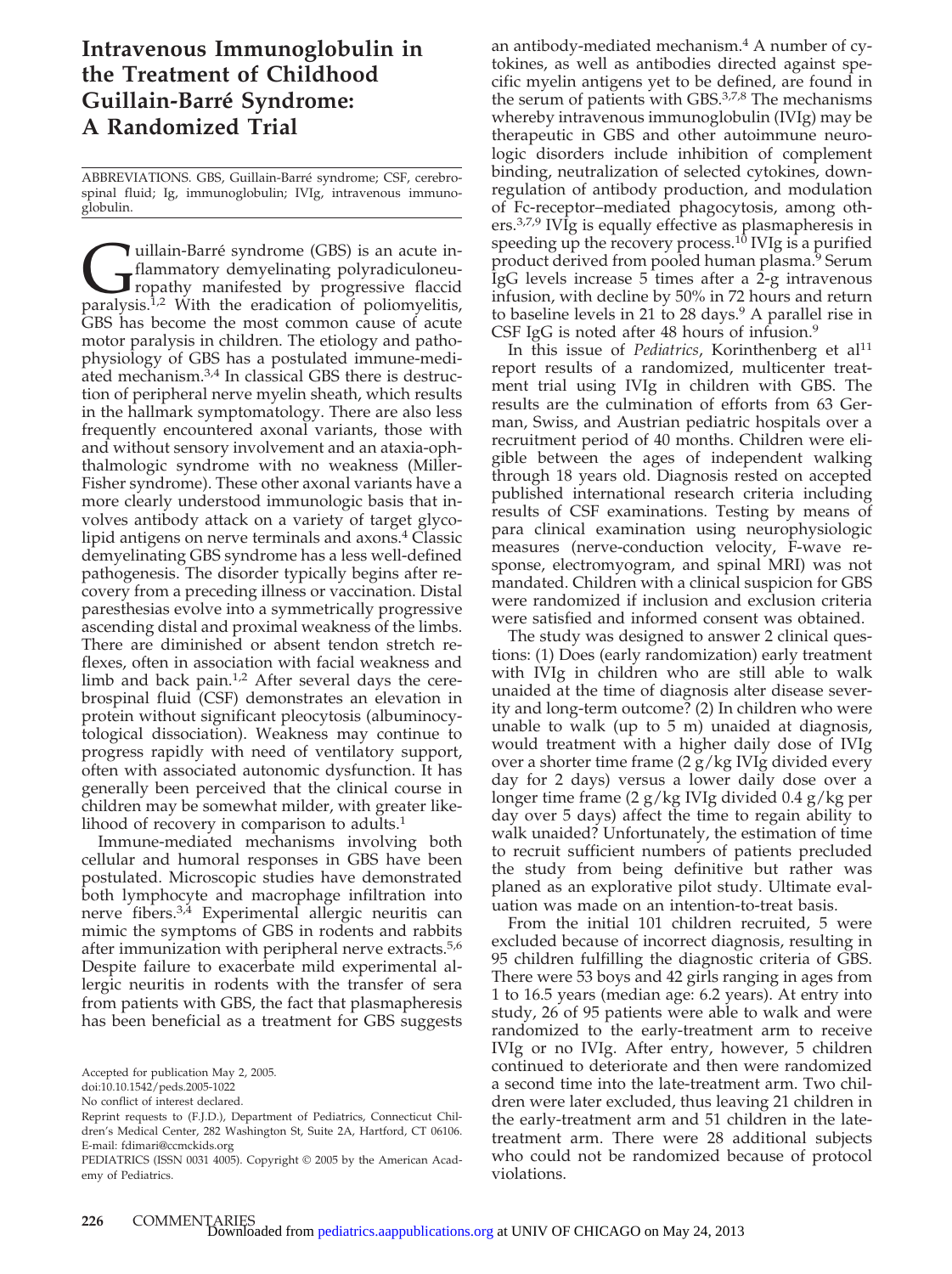In the early-treatment study comprised of 21 subjects, 7 of whom were randomized to receive no treatment and 14 were randomized to receive IVIg, there were 4 of 7 from the no-treatment arm and 7 of 11 from the early-treatment arm who ultimately lost the ability to walk unaided. The subjects from the no-treatment arm then were randomized a second time on entry into the late-treatment study. One of these subjects ultimately was identified as having relapsing chronic inflammatory demyelinating polyneuropathy. Initial improvement occurred earlier in the 14 subjects randomized for IVIg compared with no treatment (4.5 vs 30 days;  $P = .001$ ). There was also improvement in the main disability score, which maximized at a median of 8 days in the treated group and 32 days in the nontreated group ( $P = .046$ ). The median disability score 4 weeks after randomization was also significantly lower in the IVIg-treated group compared with the nontreatment group. However, the number of subjects was small; thus, overinterpretation of the results must be avoided. Similar findings were concluded in a previously published study of 9 children treated with 1 g/kg IVIg per day for 2 days and compared with untreated patients.<sup>12</sup> These subjects were also shown to recover more rapidly  $(7.5 \text{ vs } 11.8 \text{ days}, \text{ respectively.}^{12} \text{ A single})$ dose of IVIg  $(2 g/kg)$  was also able to shorten recovery time to independent ambulation in another small study of 9 children. $13$  One could argue that the hastening of earlier maximum disability and shorter duration of maximum disability make early treatment worthwhile. This is especially true when one considers that although these early-treated children were still walking and likely had milder disease, they were still weak, unsteady, and probably uncomfortable. However, from a study-design perspective, treatment failed to alter the severity or long-term outcome, and no data were provided regarding length of hospital stay or differences in rehabilitative services required. Perhaps an equally important question to ask would have been: Did the subjects feel better faster and go home sooner?

In the late-treatment study there were 51 subjects included in the intention-to-treat analysis. Time from first symptoms to randomization, duration from first symptoms to treatment, and duration of disease progression were not significantly different between the 2 treatment arms. There were 25 children assigned to receive IVIg over a 2-day course and 26 subjects assigned to receive IVIg over a 5-day course. There were no significant differences in the disability scores between the groups: at inclusion into study, height of disease 4 weeks after randomization, or median time to improve 1 point in disability score. A higher disability score, however, did correlate to a slower recovery. It is important to note, however, that there were early transient deteriorations seen in the group treated for 2 days versus the group treated over 5 days. Additionally, the duration of the progressive phase was longer in those subjects suffering a secondary deterioration. Analysis determined no influence of treatment schedule on the main outcome criteria on the "days to regain unaided walking."

Side effects were nearly identical in both groups (18% and 20%, 2- vs 5-day treatment course).

In the only other large-scale prospective study in children using IVIg for GBS, Koule et al<sup>14</sup> documented shorter duration of disease, shorter hospital stay, fewer children requiring mechanical ventilation, and no mortality in a cohort of 42 children using 2 g/kg IVIg divided 0.4 g/kg per day over a 5-day interval. They too saw early transient deterioration in 11.9% (5 of  $\dot{4}2$ ) of the subjects,<sup>14</sup> compared with the 21% (5 of 23) in the current study by Korinthenberg et al, in which relapses were seen only in those children treated with a 2-day regimen.<sup>11</sup> Thus, early transient relapses may occur with either a 5- or 2-day treatment course. It is uncertain if this difference is because of specific individual subject immune-related factors or the mode and timing of IVIg administration.

Korinthenberg and colleagues deserve congratulations in their attempts to clarify the best mode and timing of IVIg in children with GBS.11 Although the severity and long-term outcome were not significantly different between treated and untreated subjects with mild disease, IVIg did hasten the onset of motor recovery sooner. Even this may be worthwhile after weighing the perceived benefits of a faster onset of recovery against the risks of treatment (eg, allergic reactions, hyperviscosity and thromboembolic events, headache, infection, aseptic meningitis, and other effects).3,15 A 2-day high-dose IVIg regimen showed no clear benefit over a more protracted 5-day regimen in terms of disease recovery. It is unfortunate that no data were provided regarding length of hospital stay or differences in rehabilitative services required to assess other potential indirect benefits in either group (early- or late-treatment arms). There was an increased likelihood of potential secondary deterioration (21%) with the 2-day high-dose IVIg regimen, which may be unacceptably high. Although the timing to the secondary deterioration was not specifically noted in the current study, it has been reported previously to occur within 3 weeks of treatment completion (median: 11 days).14 Although not encountered by Korinthenberg et al, higher-dose IVIg infusions may have higher risks for other treatment-related complications.

> Francis J. DiMario, Jr, MD Department of Pediatrics CT Children's Medical Center Hartford, CT 06106

#### **REFERENCES**

- 1. Bradshaw DJ, Jones HR. Guillain-Barre syndrome in children: clinical course, electrodiagnosis, and prognosis. *Muscle Nerve.* 1992;15:500 –506
- 2. Hartung HP, Kieseier BC, Kiefer R. Progress in Guillain-Barre syndrome. *Curr Opin Neurol.* 2001;14:597– 604
- 3. Sater RA, Rostami A. Treatment of Guillain-Barre syndrome with intravenous immunoglobulin. *Neurology.* 1998;51(6 suppl 5):S9 –S15
- 4. Hartung HP, Willison HJ, Kieseier BC. Acute immunoinflammatory neuropathy: update on Guillain-Barre syndrome. *Curr Opin Neurol.* 2002;15:571–577
- 5. Waksman BH, Adams RD. Allergic neuritis: an experimental disease of rabbits induced by injection of peripheral nervous tissue and adjuvants. *J Exp Med.* 1955;102:213–235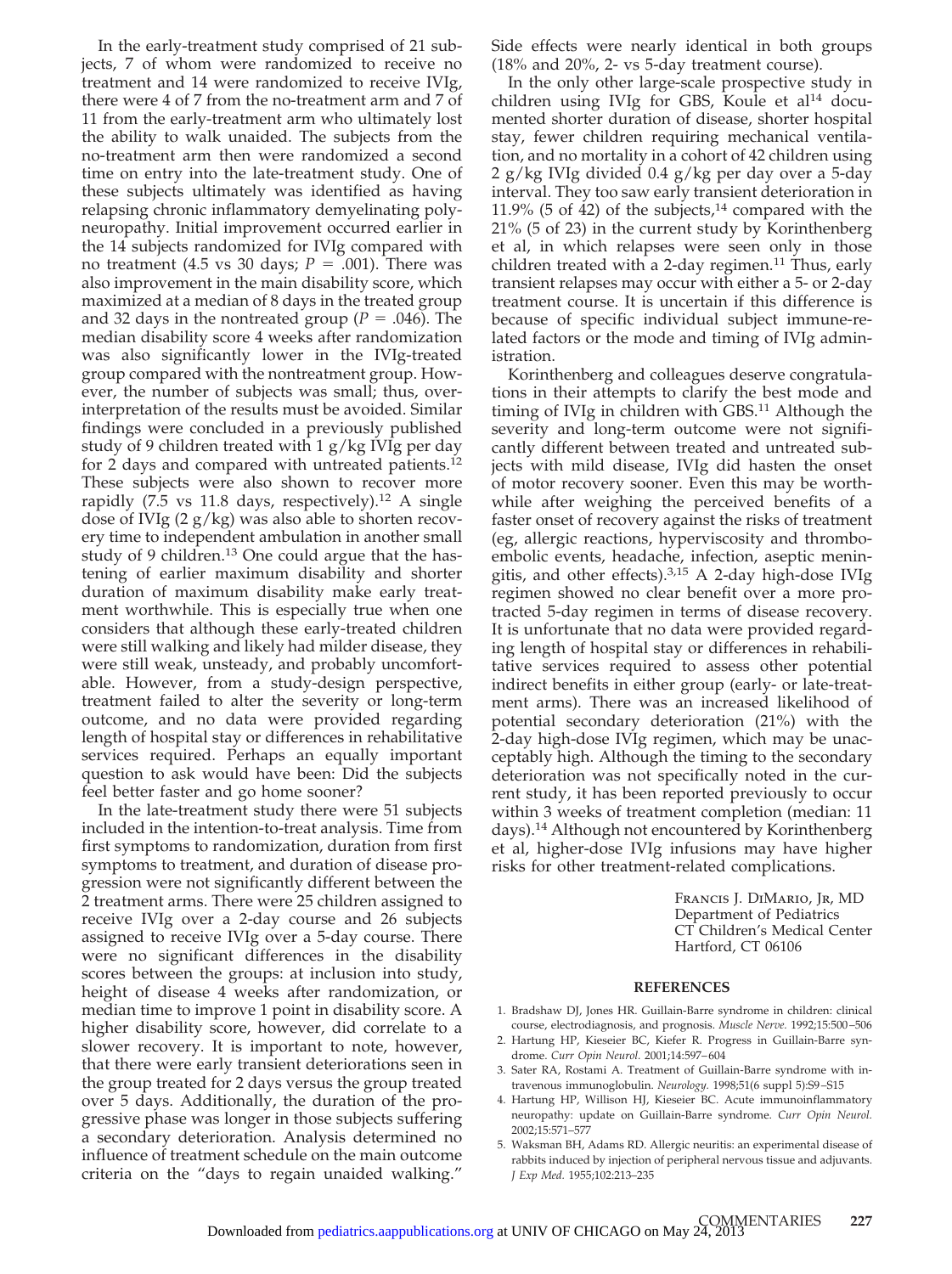- 6. Gold R, Hartung HP, Toyka KV. Animal models for autoimmune demyelinating disorders of the nervous system. *Mol Med Today.* 2000;6: 88 –91
- 7. Rostami AM. Guillain-Barre syndrome: clinical and immunologic aspects. *Springer Semin Immunopathol.* 1995;17:29 – 42
- 8. Sharief MK, McLean B, Thompson EJ. Elevated serum levels of tumor necrosis factor-alpha in Guillain-Barre syndrome. *Ann Neurol.* 1993;33: 591–596
- 9. Dalakas MC. Mechanism of action of intravenous immunoglobulin and therapeutic considerations in the treatment of autoimmune neurologic diseases. *Neurology.* 1998;51(6 suppl 5):S2–S8
- 10. Hughes RA, Raphael JC, Swan AV, Doorn PA. Intravenous immunoglobulin for Guillain-Barre syndrome. *Cochrane Database Syst Rev.* 2004; (1):CD002063
- 11. Korinthenberg R, Schessl J, Kirschner J, Schulte Moenting J. Intravenous immunoglobulin in the treatment of childhood Guillain-Barré syndrome: a randomized trial. *Pediatrics*. 2005;116:8-14
- 12. Gurses N, UJsal S, Cetinkaja F, Islek I, Kalayci AG. Intravenous gamma globulin treatment in children with Guillain-Barre syndrome. *Scand J Infect Dis.* 1995;27:241–243
- 13. Zafeiriou DI, Kontopoulos EE, Katzos GS, Gombakis NP, Kanakoudi FG. Single dose immunoglobulin therapy for childhood Guillain-Barre syndrome. *Brain Dev.* 1997;19:323–325
- 14. Koul R, Chacko A, Ahmed R, Varghese T, Javed H, Al-Lamki Z. Tenyear prospective study (clinical spectrum) of childhood Guillain-Barre syndrome in the Arabian peninsula: comparison of outcome in patients in the pre- and post-intravenous immunoglobulin eras. *J Child Neurol.* 2003;18:767–771
- 15. Sekul EA, Capler EJ, Dalakas MC. Aseptic meningitis associated with high-dose intravenous immunoglobulin therapy; frequency and risk factors. *Ann Intern Med.* 1994;121:259 –262

## **Understanding Abnormalities in Vascular Specification and Remodeling**

ABBREVIATIONS. MMP, matrix metalloproteinase; bFGF, basic fibroblast growth factor; ECM, extracellular matrix; VEGF, vascular endothelial growth factor; TGF, transforming growth factor; TIMPs, tissue inhibitors of matrix metalloproteinase.

**And Convertse Convertse Convertse Convertse Convertse Access** management, and treatment of vascular lesions in children can be hindered by the wide range of clinical presentations and varying clinical course ment, and treatment of vascular lesions in children can be hindered by the wide range of these lesions. In this issue of *Pediatrics*, Marler et  $al<sup>1</sup>$  report novel findings that elevated levels of angiogenesis-related proteins, specifically high molecular weight matrix metalloproteinases (MMPs) and basic fibroblast growth factor (bFGF), can be detected in the urine of children with vascular anomalies and can mark clinical progression of these lesions. These findings suggest that a noninvasive test can be developed to characterize aggressive vascular malformations and tumors and provide additional evidence that antiangiogenic agents may be useful for the treatment of these lesions.

To approach diagnosis and management of congenital vascular lesions rationally, an understanding of the basic cellular, molecular, and genetic mechanisms of blood vessel formation is required. Recent advances in the field of vascular biology have contributed to our knowledge of how blood vessels are assembled during early embryonic development. Blood vessel morphogenesis involves discrete steps in continuum that are regulated by specific signaling pathways involving soluble effectors, cytokines and their receptors, proteases, and extracellular matrix (ECM) components. These various pathways control integral events that contribute to the formation of a functional vasculature including endothelial and mural cell (pericyte/smooth muscle cell) differentiation, cell proliferation and migration, and the specification of arterial, venous, and lymphatic fate. Dysregulation of these processes can result in vascular malformations affecting 1 or multiple vascular types including capillary, arterial, venous, lymphatic, or arteriovenous channels.

#### **BLOOD VESSEL FORMATION**

During embryonic development, blood vessels form de novo from endothelial progenitors by the process of vasculogenesis.2 This process has been studied most extensively in the mouse yolk sac, wherein endothelial progenitors are specified in the mesoderm and induced to form an initial capillary plexus by effectors derived from the adjacent visceral endoderm, including vascular endothelial growth factor (VEGF), Indian hedgehog (Ihh), and bFGF. Specification of the early capillary plexus into arterial or venous fate occurs as the plexus goes on to remodel into a circulatory network of branching vessels. Recent studies reviewed by Torres-Vazquez et al<sup>3</sup> provide evidence that distinct molecular differences between arterial and venous endothelial cells exist before blood vessel assembly and the onset of blood flow. Early arterial specification is regulated by complex molecular pathways involving VEGF, members of the Notch signaling pathway, and neuropilin-1 (VEGF $_{164}$ specific receptor). Specification of venous fate involves other distinct signaling pathways that include neuropilin-2 and Tie2. Further downstream, demarcation of arterial-venous boundaries is established through the EphrinB/EphB signaling pathway, wherein EphrinB2 is distinctly expressed by arterial endothelial cells, and its receptor EphB4 is expressed in venous endothelium. Although endothelial cells demonstrate early specification to an arterial or venous fate, they can exhibit plasticity, and further patterning of arteries and veins is controlled by other factors such as blood flow. In a recent study using the chicken yolk sac as an experimental model to assess arterial-venous differentiation, purposeful disruption of arterial blood flow on one side of the yolk sac led to venous differentiation of vessels on that side, suggesting that flow is a major factor controlling arterial patterning.<sup>4</sup> In addition, this study demonstrated that exogenous application of EphrinB2 and EphB4 in vivo to the allantois at a later, more mature stage of yolk sac vascular development induced the formation of arterial-venous

Accepted for publication Jan 20, 2005.

doi:10.1542/peds.2005-0132

No conflict of interest declared.

Address correspondence to Josephine M. Enciso, MD, Department of Pediatrics, Texas Children's Hospital, Feigin Center, 6621 Fannin, FC 530.01, Houston, TX 77030. E-mail: jenciso@bcm.edu

PEDIATRICS (ISSN 0031 4005). Copyright © 2005 by the American Academy of Pediatrics.